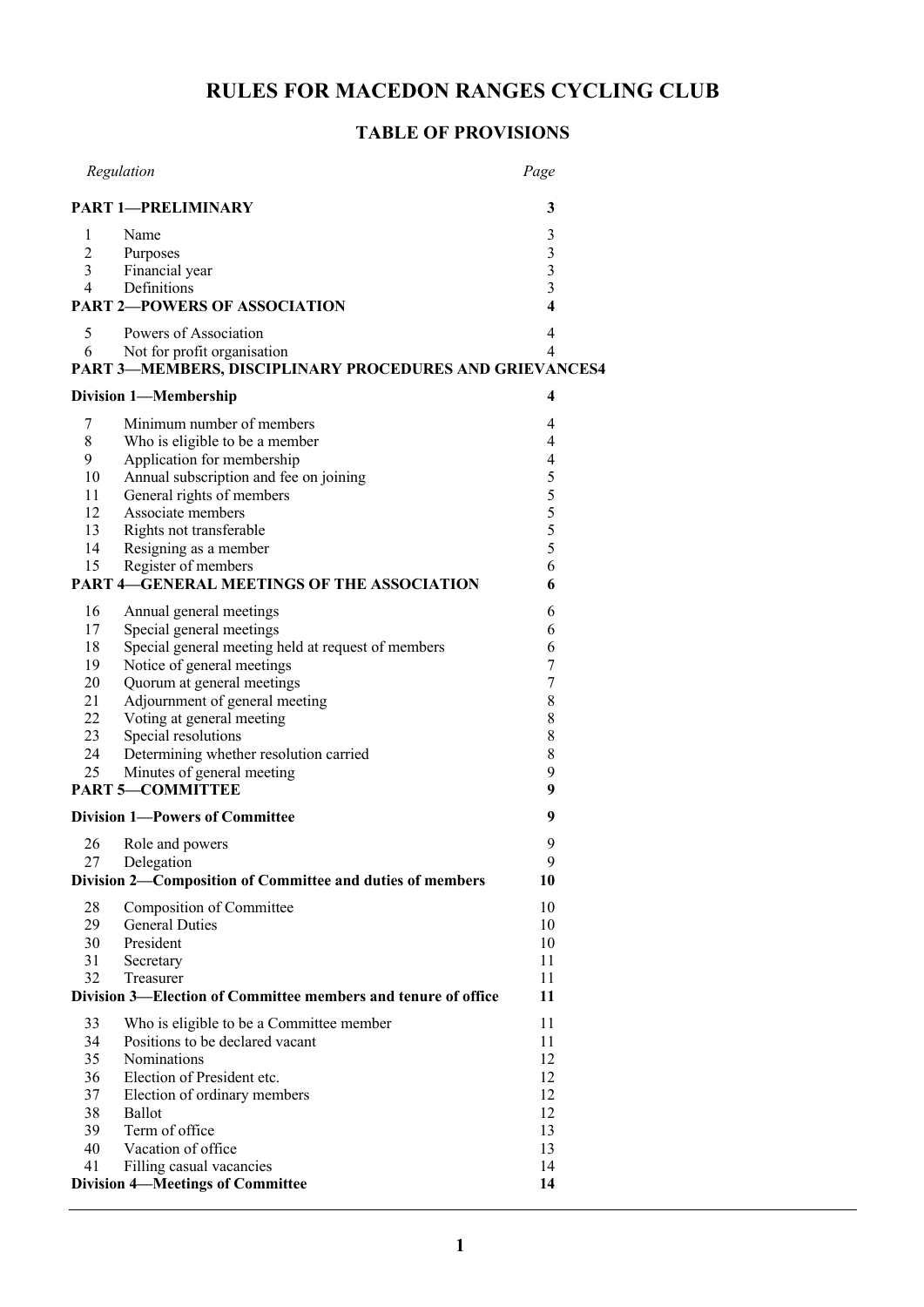| Notice of meetings<br>43<br>14<br><b>Urgent</b> meetings<br>14<br>44<br>Procedure and order of business<br>14<br>45<br>14<br>Use of technology<br>46<br>15<br>47<br>Quorum<br>Voting<br>15<br>48<br>Conflict of interest<br>15<br>49<br>50<br>Minutes of meeting<br>15<br><b>PART 6-FINANCIAL MATTERS</b><br>16<br>Source of funds<br>16<br>51<br>Management of funds<br>16<br>52<br>Financial records<br>16<br>53<br>Financial statements<br>54<br>16<br><b>PART 7-GENERAL MATTERS</b><br>17<br>Registered address<br>17<br>55<br>Notice requirements<br>17<br>56<br>Custody and inspection of books and records<br>17<br>57<br>18<br>58<br>Winding up and cancellation<br>18<br>Alteration of Rules<br>59 | 42 | Meetings of Committee | 14 |  |
|-------------------------------------------------------------------------------------------------------------------------------------------------------------------------------------------------------------------------------------------------------------------------------------------------------------------------------------------------------------------------------------------------------------------------------------------------------------------------------------------------------------------------------------------------------------------------------------------------------------------------------------------------------------------------------------------------------------|----|-----------------------|----|--|
|                                                                                                                                                                                                                                                                                                                                                                                                                                                                                                                                                                                                                                                                                                             |    |                       |    |  |
|                                                                                                                                                                                                                                                                                                                                                                                                                                                                                                                                                                                                                                                                                                             |    |                       |    |  |
|                                                                                                                                                                                                                                                                                                                                                                                                                                                                                                                                                                                                                                                                                                             |    |                       |    |  |
|                                                                                                                                                                                                                                                                                                                                                                                                                                                                                                                                                                                                                                                                                                             |    |                       |    |  |
|                                                                                                                                                                                                                                                                                                                                                                                                                                                                                                                                                                                                                                                                                                             |    |                       |    |  |
|                                                                                                                                                                                                                                                                                                                                                                                                                                                                                                                                                                                                                                                                                                             |    |                       |    |  |
|                                                                                                                                                                                                                                                                                                                                                                                                                                                                                                                                                                                                                                                                                                             |    |                       |    |  |
|                                                                                                                                                                                                                                                                                                                                                                                                                                                                                                                                                                                                                                                                                                             |    |                       |    |  |
|                                                                                                                                                                                                                                                                                                                                                                                                                                                                                                                                                                                                                                                                                                             |    |                       |    |  |
|                                                                                                                                                                                                                                                                                                                                                                                                                                                                                                                                                                                                                                                                                                             |    |                       |    |  |
|                                                                                                                                                                                                                                                                                                                                                                                                                                                                                                                                                                                                                                                                                                             |    |                       |    |  |
|                                                                                                                                                                                                                                                                                                                                                                                                                                                                                                                                                                                                                                                                                                             |    |                       |    |  |
|                                                                                                                                                                                                                                                                                                                                                                                                                                                                                                                                                                                                                                                                                                             |    |                       |    |  |
|                                                                                                                                                                                                                                                                                                                                                                                                                                                                                                                                                                                                                                                                                                             |    |                       |    |  |
|                                                                                                                                                                                                                                                                                                                                                                                                                                                                                                                                                                                                                                                                                                             |    |                       |    |  |
|                                                                                                                                                                                                                                                                                                                                                                                                                                                                                                                                                                                                                                                                                                             |    |                       |    |  |
|                                                                                                                                                                                                                                                                                                                                                                                                                                                                                                                                                                                                                                                                                                             |    |                       |    |  |
|                                                                                                                                                                                                                                                                                                                                                                                                                                                                                                                                                                                                                                                                                                             |    |                       |    |  |
|                                                                                                                                                                                                                                                                                                                                                                                                                                                                                                                                                                                                                                                                                                             |    |                       |    |  |
|                                                                                                                                                                                                                                                                                                                                                                                                                                                                                                                                                                                                                                                                                                             |    |                       |    |  |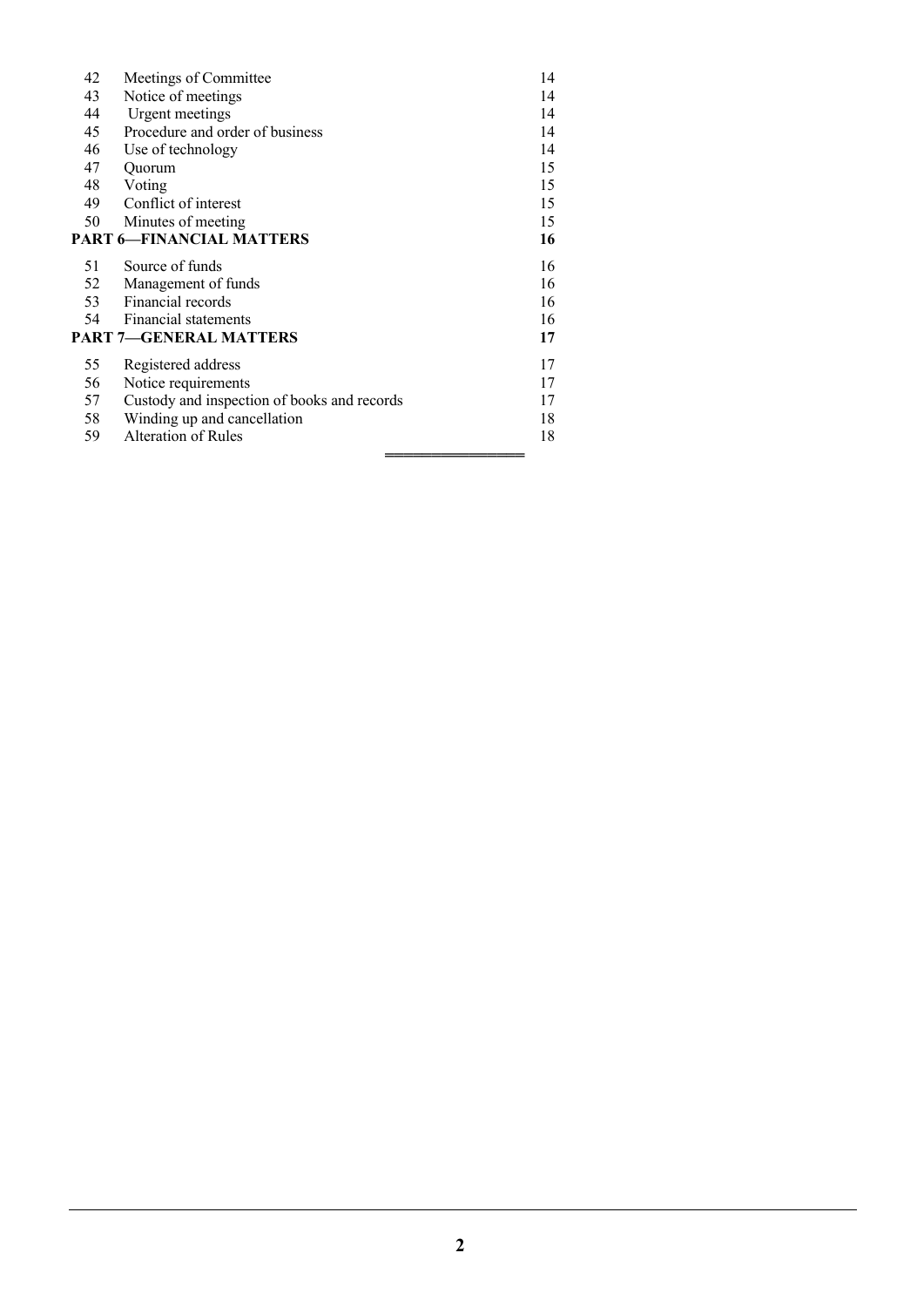## **Rules for Macedon Ranges Cycling Club**

#### **Note**

The persons who from time to time are members of the Association are an incorporated association by the name given in rule 1 of these Rules.

Under section 46 of the **Associations Incorporation Reform Act 2012**, these Rules are taken to constitute the terms of a contract between the Association and its members.

## **PART 1—PRELIMINARY**

### **1 Name**

The name of the incorporated association is Macedon Ranges Cycling Club.

#### **Note**

Under section 23 of the Act, the name of the association and its registration number must appear on all its business documents.

### **2 Purposes**

The purposes of the association are to facilitate group bicycle rides for its members and to promote enjoyment from cycling in a club environment.

#### **3 Financial year**

The financial year of the Association is each period of 12 months ending on 31 October.

#### **4 Definitions**

In these Rules—

*absolute majority*, of the Committee, means a majority of the committee members currently holding office and entitled to vote at the time (as distinct from a majority of committee members present at a committee meeting);

*associate member* means a member referred to in rule 12(1);

- *Chairperson*, of a general meeting or committee meeting, means the person chairing the meeting as required under rule 30;
- *Committee* means the Committee having management of the business of the Association;
- *committee meeting* means a meeting of the Committee held in accordance with these Rules;
- *committee member* means a member of the Committee elected or appointed under Division 3 of Part 5;
- *financial year* means the 12 month period specified in rule 3;
- *general meeting* means a general meeting of the members of the Association convened in accordance with Part 4 and includes an annual general meeting, a special general meeting and a disciplinary appeal meeting;
- *member* means a member of the Association;
- *member entitled to vote* means a member who under rule 11(2) is entitled to vote at a general meeting;
- *special resolution* means a resolution that requires not less than three-quarters of the members voting at a general meeting to vote in favour of the resolution;
- *the Act* means the **Associations Incorporation Reform Act 2012** and includes any regulations made under that Act;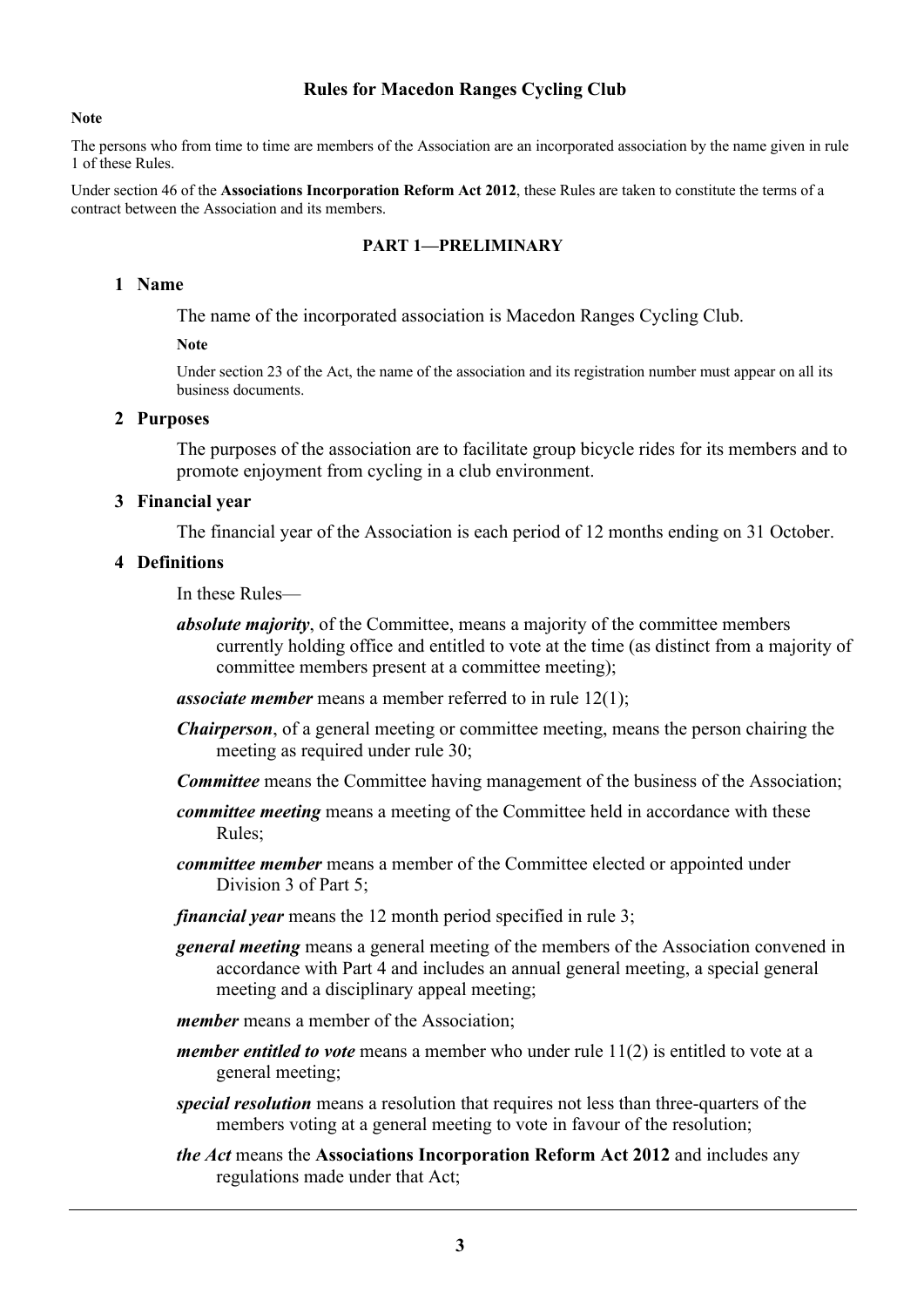*the Registrar* means the Registrar of Incorporated Associations.

## **PART 2—POWERS OF ASSOCIATION**

## **5 Powers of Association**

- (1) Subject to the Act, the Association has power to do all things incidental or conducive to achieve its purposes.
- (2) Without limiting subrule (1), the Association may—
	- (a) acquire, hold and dispose of real or personal property;
	- (b) open and operate accounts with financial institutions;
	- (c) invest its money in any security in which trust monies may lawfully be invested;
	- (d) raise and borrow money on any terms and in any manner as it thinks fit;
	- (e) secure the repayment of money raised or borrowed, or the payment of a debt or liability;
	- (f) appoint agents to transact business on its behalf;
	- (g) enter into any other contract it considers necessary or desirable.
- (3) The Association may only exercise its powers and use its income and assets (including any surplus) for its purposes.

## **6 Not for profit organisation**

- (1) The Association must not distribute any surplus, income or assets directly or indirectly to its members.
- (2) Subrule (1) does not prevent the Association from paying a member—
	- (a) reimbursement for expenses properly incurred by the member; or
	- (b) for goods or services provided by the member—

if this is done in good faith on terms no more favourable than if the member was not a member.

#### **Note**

Section 33 of the Act provides that an incorporated association must not secure pecuniary profit for its members. Section 4 of the Act sets out in more detail the circumstances under which an incorporated association is not taken to secure pecuniary profit for its members.

## **PART 3—MEMBERS, DISCIPLINARY PROCEDURES AND GRIEVANCES**

## **Division 1—Membership**

## **7 Minimum number of members**

The Association must have at least 5 members.

## **8 Who is eligible to be a member**

Any person who supports the purposes of the Association is eligible for membership.

## **9 Application for membership**

- (1) To apply to become a member of the Association, a person must—
	- (a) complete an information form that is available on the Association's website; and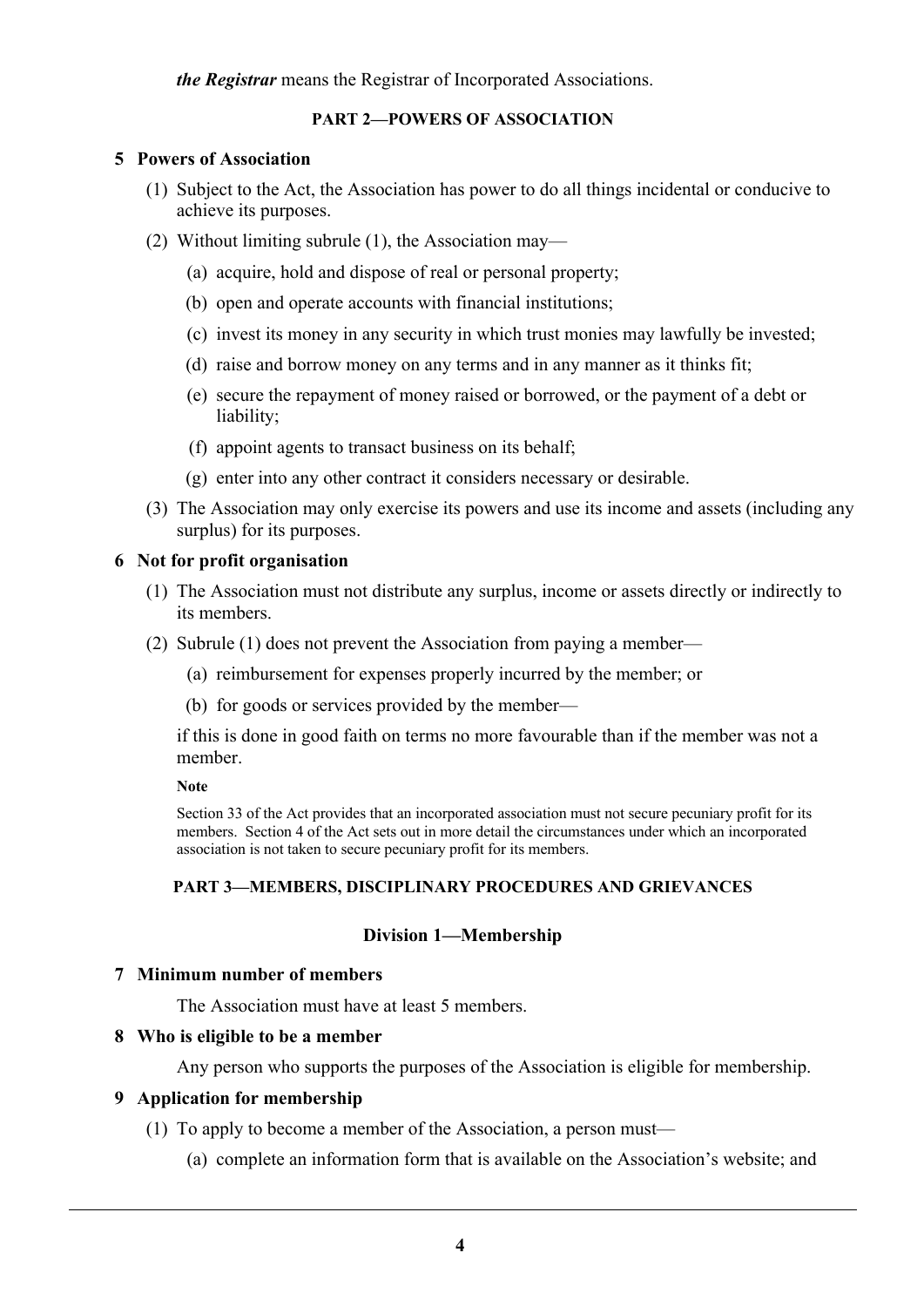- (b) support the purposes of the Association; and
- (c) agree to comply with the Association's policies.
- (2) The application—
	- (a) must be accompanied by the joining fee.

**Note**

The joining fee is the fee (if any) determined by the Association under rule 10.

## **10 Annual subscription and fee on joining**

- (1) At each annual general meeting, the Association must determine—
	- (a) the amount of the annual subscription (if any) for the following financial year.
- (2) The Association may determine that a lower annual subscription is payable by associate members.

## **11 General rights of members**

- (1) A member of the Association who is entitled to vote has the right—
	- (a) to receive notice of general meetings and of proposed special resolutions in the manner and time prescribed by these Rules; and
	- (b) to submit items of business for consideration at a general meeting; and
	- (c) to attend and be heard at general meetings; and
	- (d) to vote at a general meeting; and
	- (e) to have access to the minutes of general meetings and other documents of the Association as provided under rule 57.
- (2) A member is entitled to vote if—
	- (a) the member is a member other than an associate member; and
	- (b) more than 10 business days have passed since he or she became a member of the Association; and
	- (c) the member's membership rights are not suspended for any reason.

## **12 Associate members**

- (1) Associate members of the Association include—
	- (a) any members under the age of 15 years; and
	- (b) any other category of member as determined by special resolution at a general meeting.
- (2) An associate member must not vote but may have other rights as determined by the Committee or by resolution at a general meeting.

## **13 Rights not transferable**

The rights of a member are not transferable and end when membership ceases.

## **14 Resigning as a member**

(1) A member may resign by notice in writing given to the Association.

**Note**

Rule 56(3) sets out how notice may be given to the association. It includes by post or by handing the notice to a member of the committee.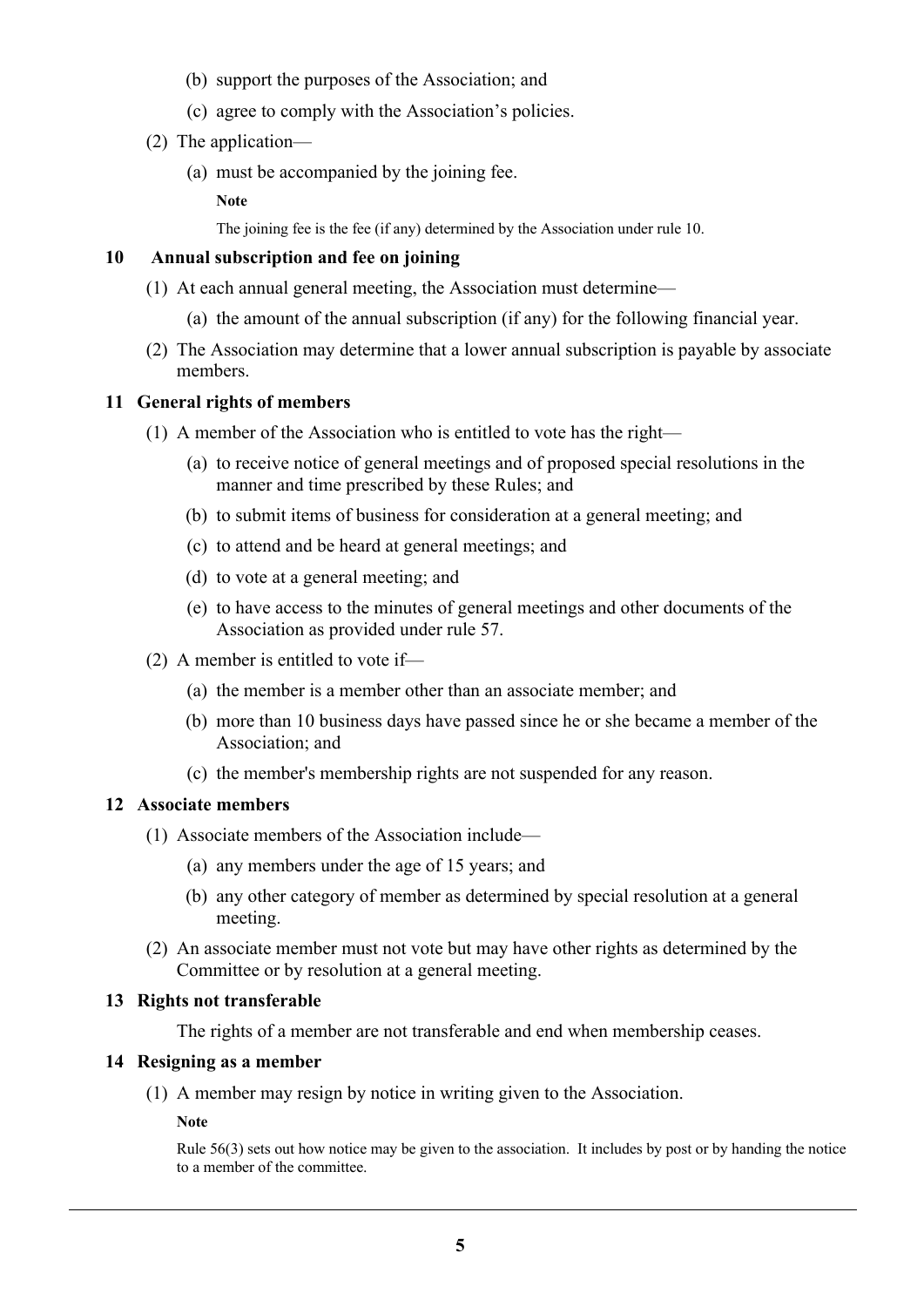- (2) A member is taken to have resigned if—
	- (a) the member's annual subscription is more than 12 months in arrears.

## **15 Register of members**

- (1) The Secretary must keep and maintain a register of members that includes—
	- (a) for each current member—
		- (i) the member's name;
		- (ii) the member's contact details; and
		- (iii) any other information determined by the Committee.

## **PART 4—GENERAL MEETINGS OF THE ASSOCIATION**

## **16 Annual general meetings**

- (1) The Committee must convene an annual general meeting of the Association to be held annually within 2 months of the end of the financial year.
- (2) Despite subrule (1), the Association may hold its first annual general meeting at any time within 18 months after its incorporation.
- (3) The Committee may determine the date, time and place of the annual general meeting.
- (4) The ordinary business of the annual general meeting is as follows—
	- (a) to confirm the minutes of the previous annual general meeting and of any special general meeting held since then;
	- (b) to receive and consider—
		- (i) the annual report of the Committee on the activities of the Association during the preceding financial year; and
		- (ii) the financial statements of the Association for the preceding financial year submitted by the Committee in accordance with Part 7 of the Act;
	- (c) to elect the members of the Committee;
	- (d) to confirm or vary the amounts (if any) of the annual subscription and joining fee.
- (5) The annual general meeting may also conduct any other business of which notice has been given in accordance with these Rules.

## **17 Special general meetings**

- (1) Any general meeting of the Association, other than an annual general meeting, is a special general meeting.
- (2) The Committee may convene a special general meeting whenever it thinks fit.
- (3) No business other than that set out in the notice under rule 19 may be conducted at the meeting.

## **Note**

General business may be considered at the meeting if it is included as an item for consideration in the notice under rule 19 and the majority of members at the meeting agree.

## **18 Special general meeting held at request of members**

(1) The Committee must convene a special general meeting if a request to do so is made in accordance with subrule (2) by at least 10% of the total number of members.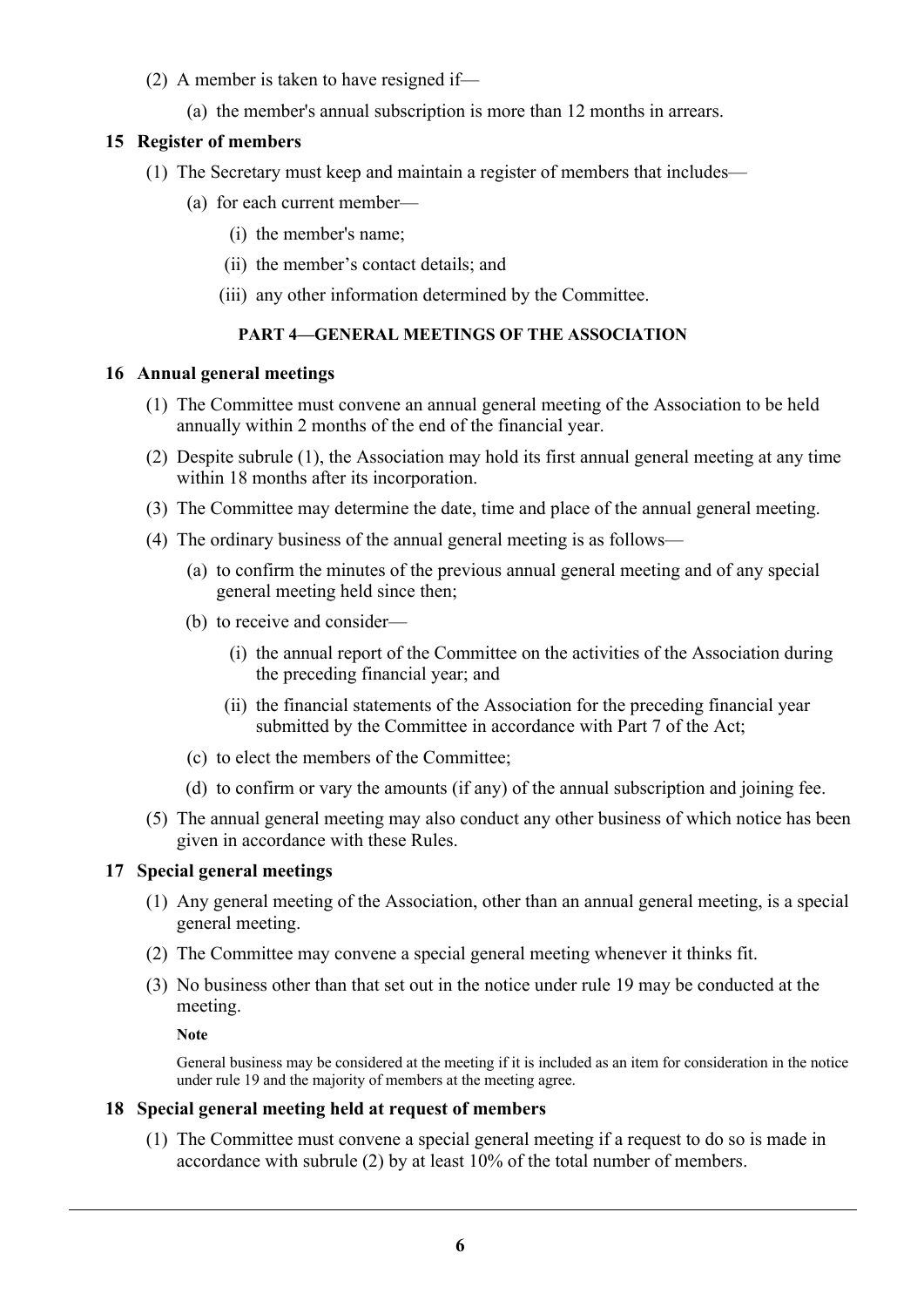- (2) A request for a special general meeting must—
	- (a) be in writing; and
	- (b) state the business to be considered at the meeting and any resolutions to be proposed; and
	- (c) include the names and signatures of the members requesting the meeting; and
	- (d) be given to the Secretary.
- (3) If the Committee does not convene a special general meeting within one month after the date on which the request is made, the members making the request (or any of them) may convene the special general meeting.
- (4) A special general meeting convened by members under subrule (3)—
	- (a) must be held within 3 months after the date on which the original request was made; and
	- (b) may only consider the business stated in that request.

## **19 Notice of general meetings**

- (1) The Secretary (or, in the case of a special general meeting convened under rule 18(3), the members convening the meeting) must give to each member of the Association—
	- (a) at least 21 days' notice of a general meeting if a special resolution is to be proposed at the meeting; or
	- (b) at least 14 days' notice of a general meeting in any other case.
- (2) The notice must—
	- (a) specify the date, time and place of the meeting; and
	- (b) indicate the general nature of each item of business to be considered at the meeting; and
	- (c) if a special resolution is to be proposed—
		- (i) state in full the proposed resolution.
		- (ii) state the intention to propose the resolution as a special resolution; and

## **20 Quorum at general meetings**

- (1) No business may be conducted at a general meeting unless a quorum of members is present.
- (2) The quorum for a general meeting is the presence of 10% of the members entitled to vote.
- (3) If a quorum is not present within 30 minutes after the notified commencement time of a general meeting—
	- (a) in the case of a meeting convened by, or at the request of, members under rule 18 the meeting must be dissolved;

**Note**

If a meeting convened by, or at the request of, members is dissolved under this subrule, the business that was to have been considered at the meeting is taken to have been dealt with. If members wish to have the business reconsidered at another special meeting, the members must make a new request under rule 18.

(b) in any other case—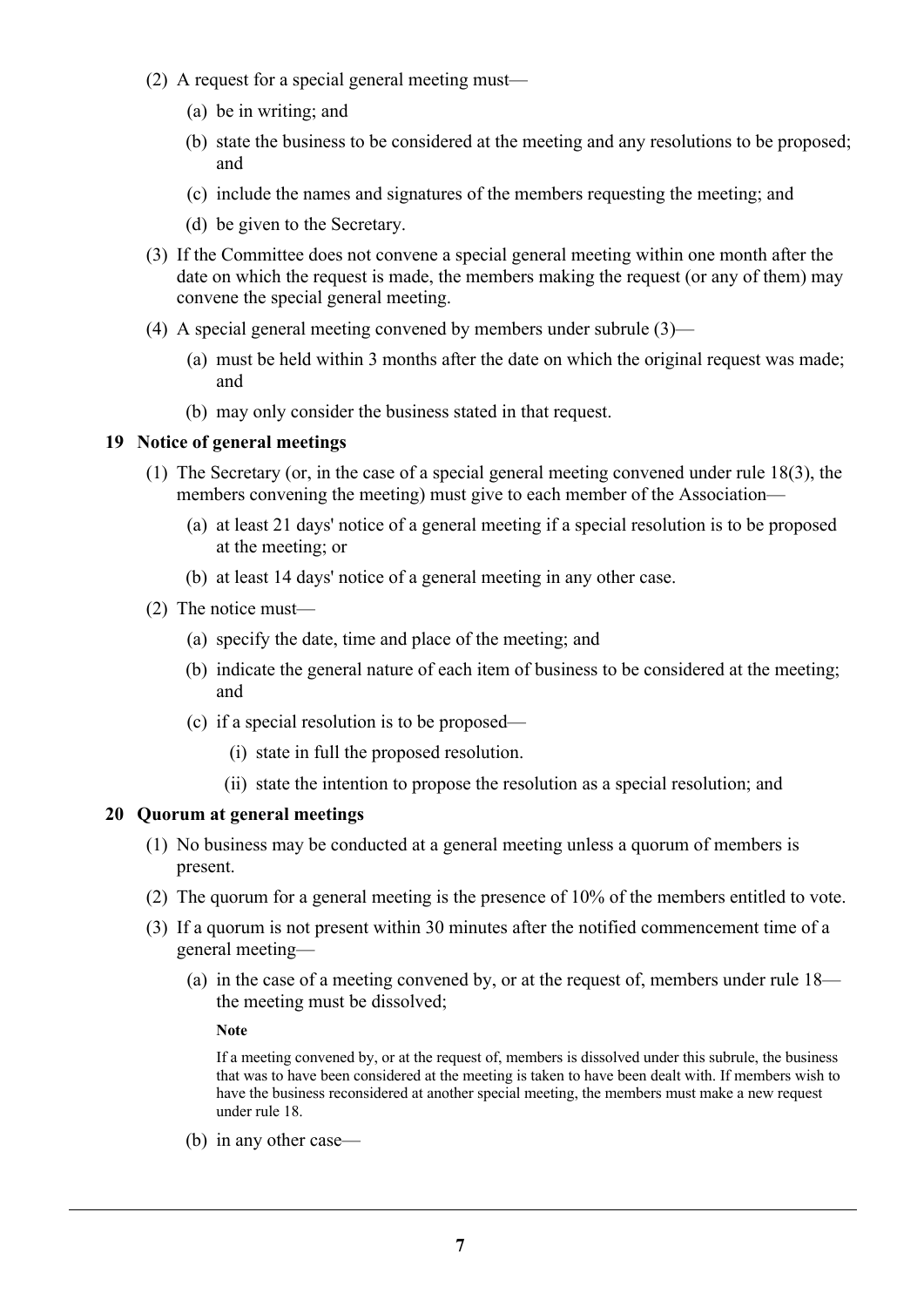- (i) the meeting must be adjourned to a date not more than 21 days after the adjournment; and
- (ii) notice of the date, time and place to which the meeting is adjourned must be given at the meeting and confirmed by written notice given to all members as soon as practicable after the meeting.
- (4) If a quorum is not present within 30 minutes after the time to which a general meeting has been adjourned under subrule (3)(b), the members present at the meeting (if not fewer than 3) may proceed with the business of the meeting as if a quorum were present.

## **21 Adjournment of general meeting**

- (1) The Chairperson of a general meeting at which a quorum is present may, with the consent of a majority of members present at the meeting, adjourn the meeting to another time at the same place or at another place.
- (2) Without limiting subrule (1), a meeting may be adjourned—
	- (a) if there is insufficient time to deal with the business at hand; or
	- (b) to give the members more time to consider an item of business.

### **Example**

The members may wish to have more time to examine the financial statements submitted by the Committee at an annual general meeting.

- (3) No business may be conducted on the resumption of an adjourned meeting other than the business that remained unfinished when the meeting was adjourned.
- (4) Notice of the adjournment of a meeting under this rule is not required unless the meeting is adjourned for 14 days or more, in which case notice of the meeting must be given in accordance with rule 19.

## **22 Voting at general meeting**

- (1) On any question arising at a general meeting—
	- (a) subject to subrule (3), each member who is entitled to vote has one vote; and
	- (b) except in the case of a special resolution, the question must be decided on a majority of votes.
- (2) If votes are divided equally on a question, the Chairperson of the meeting has a second or casting vote.
- (3) If the question is whether or not to confirm the minutes of a previous meeting, only members who were present at that meeting may vote.

## **23 Special resolutions**

A special resolution is passed if not less than three quarters of the members voting at a general meeting vote in favour of the resolution.

**Note**

In addition to certain matters specified in the Act, a special resolution is required—

- (a) to remove a committee member from office ;
- (b) to alter these Rules, including changing the name or any of the purposes of the Association.

## **24 Determining whether resolution carried**

(1) Subject to subsection (2), the Chairperson of a general meeting may, on the basis of a show of hands, declare that a resolution has been—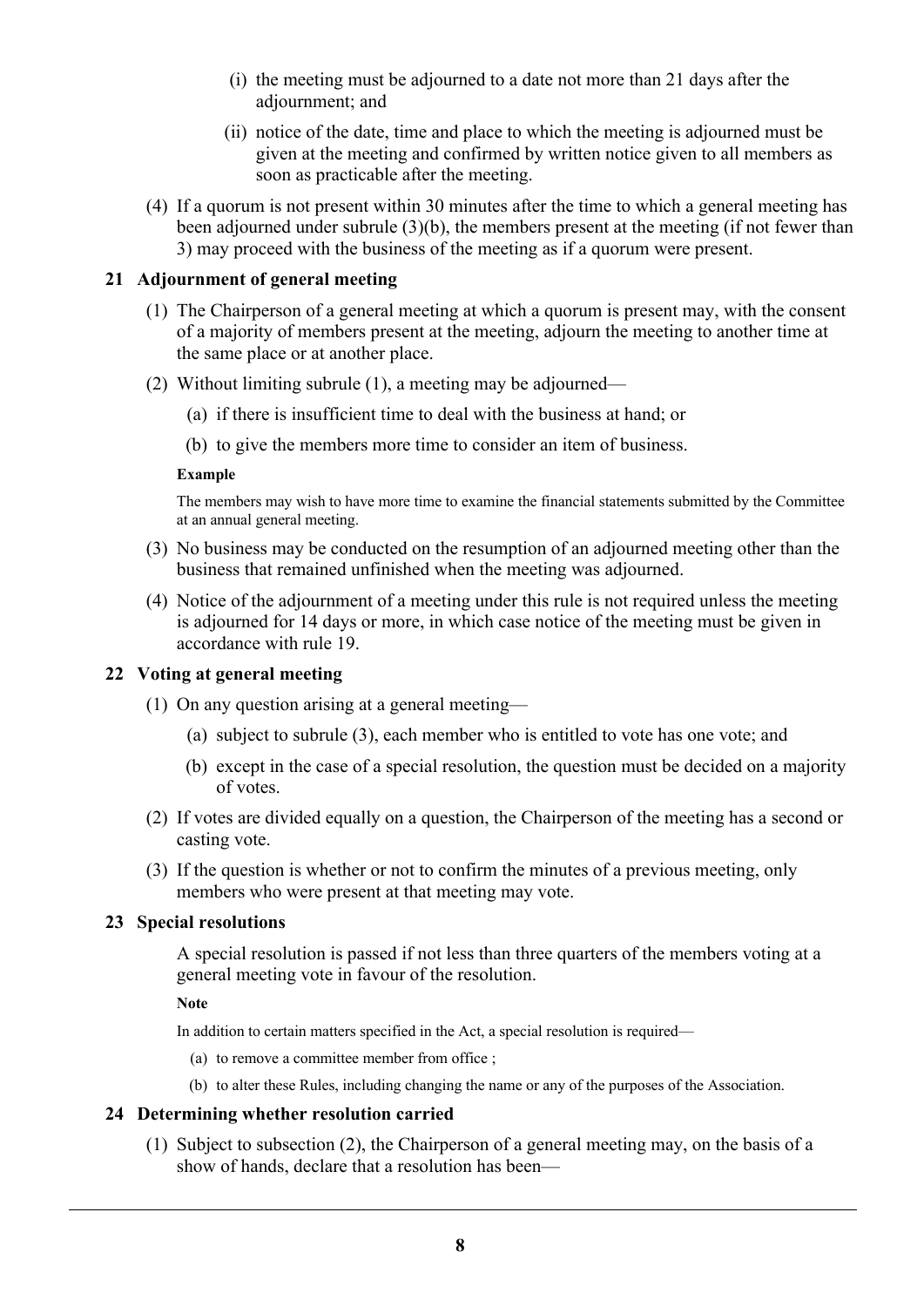- (a) carried; or
- (b) carried unanimously; or
- (c) carried by a particular majority; or
- (d) lost—

and an entry to that effect in the minutes of the meeting is conclusive proof of that fact.

- (2) If a poll (where votes are cast in writing) is demanded by three or more members on any question—
	- (a) the poll must be taken at the meeting in the manner determined by the Chairperson of the meeting; and
	- (b) the Chairperson must declare the result of the resolution on the basis of the poll.
- (3) A poll demanded on the election of the Chairperson or on a question of an adjournment must be taken immediately.
- (4) A poll demanded on any other question must be taken before the close of the meeting at a time determined by the Chairperson.

## **25 Minutes of general meeting**

- (1) The Committee must ensure that minutes are taken and kept of each general meeting.
- (2) The minutes must record the business considered at the meeting, any resolution on which a vote is taken and the result of the vote.
- (3) In addition, the minutes of each annual general meeting must include—
	- (a) the names of the members attending the meeting; and
	- (b) the financial statements submitted to the members in accordance with rule  $16(4)(b)(ii)$ ; and
	- (d) the certificate signed by two committee members certifying that the financial statements give a true and fair view of the financial position and performance of the Association; and
	- (e) any audited accounts and auditor's report or report of a review accompanying the financial statements that are required under the Act.

## **PART 5—COMMITTEE**

## **Division 1—Powers of Committee**

## **26 Role and powers**

- (1) The business of the Association must be managed by or under the direction of a Committee.
- (2) The Committee may exercise all the powers of the Association except those powers that these Rules or the Act require to be exercised by general meetings of the members of the Association.
- (3) The Committee may—
	- (a) establish subcommittees consisting of members with terms of reference it considers appropriate.

## **27 Delegation**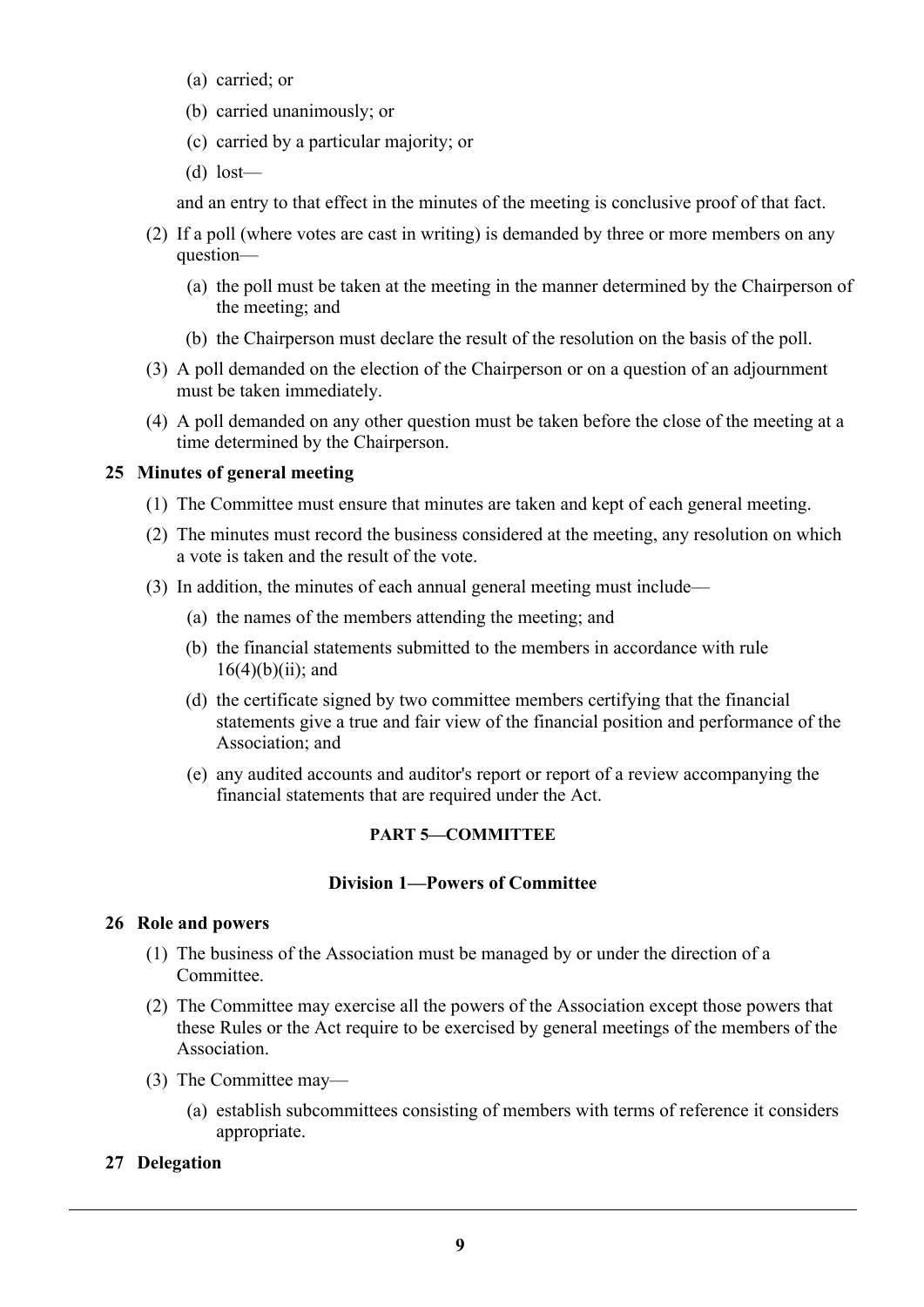- (1) The Committee may delegate to a member of the Committee, a subcommittee any of its powers and functions other than—
	- (a) this power of delegation; or
	- (b) a duty imposed on the Committee by the Act or any other law.
- (2) The delegation must be reflected in the Minutes of the Committee meeting at which the delegation decision was made.
- (3) The Committee may revoke a delegation wholly or in part by making a decision to do so at a Committee meeting and recording the decision in the Minutes of the Committee meeting.

## **Division 2—Composition of Committee and duties of members**

## **28 Composition of Committee**

The Committee consists of—

- (a) a President; and
- (b) a Secretary; and
- (c) a Treasurer; and
- (e) ordinary members (if any) elected under rule 37.

## **29 General Duties**

- (1) As soon as practicable after being elected or appointed to the Committee, each committee member must become familiar with these Rules and the Act.
- (2) The Committee is collectively responsible for ensuring that the Association complies with the Act and that individual members of the Committee comply with these Rules.
- (3) Committee members must exercise their powers and discharge their duties with reasonable care and diligence.
- (4) Committee members must exercise their powers and discharge their duties—
	- (a) in good faith in the best interests of the Association; and
	- (b) for a proper purpose.
- (5) Committee members and former committee members must not make improper use of—
	- (a) their position; or
	- (b) information acquired by virtue of holding their position—

so as to gain an advantage for themselves or any other person or to cause detriment to the **Association** 

#### **Note**

See also Division 3 of Part 6 of the Act which sets out the general duties of the office holders of an incorporated association.

(6) In addition to any duties imposed by these Rules, a committee member must perform any other duties imposed from time to time by resolution at a general meeting.

## **30 President**

(1) Subject to subrule (2), the President or, in the President's absence, another Committee member agreed to by the Committee, is the Chairperson for any general meetings and for any committee meetings.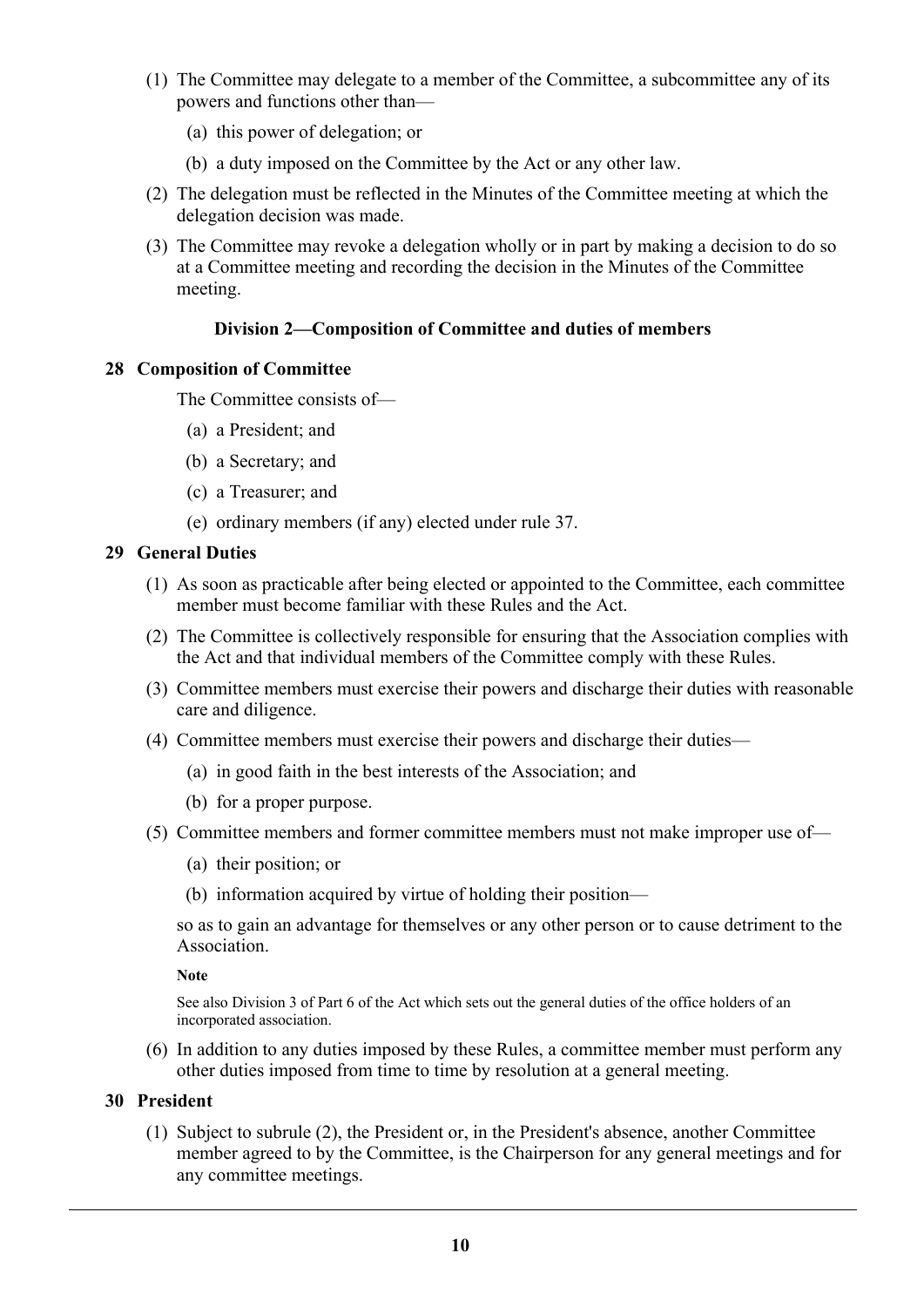## **31 Secretary**

(1) The Secretary must perform any duty or function required under the Act to be performed by the secretary of an incorporated association.

### **Example**

Under the Act, the secretary of an incorporated association is responsible for lodging documents of the association with the Registrar.

- (2) The Secretary must—
	- (a) maintain the register of members in accordance with rule 15; and
	- (b) keep custody, except for the financial records referred to in rule 53(3), all books, documents and securities of the Association in accordance with rule 57; and
	- (c) subject to the Act and these Rules, provide members with access to the minutes of general meetings and other books and documents; and
	- (d) perform any other duty or function imposed on the Secretary by these Rules.
- (3) The Secretary must give to the Registrar notice of his or her appointment within 14 days after the appointment.

## **32 Treasurer**

- (1) The Treasurer must—
	- (a) receive all moneys paid to or received by the Association and issue receipts for those moneys in the name of the Association; and
	- (b) ensure that all moneys received are paid into the account of the Association within 5 working days after receipt; and
	- (c) make any payments authorised by the Committee or by a general meeting of the Association from the Association's funds; and
	- (d) ensure cheques and electronic payments are signed or authorised by at least 2 committee members.
- (2) The Treasurer must—
	- (a) ensure that the financial records of the Association are kept in accordance with the Act; and
	- (b) coordinate the preparation of the financial statements of the Association and their certification by the Committee prior to their submission to the annual general meeting of the Association.
- (3) The Treasurer must ensure that at least one other committee member has access to the accounts and financial records of the Association.

## **Division 3—Election of Committee members and tenure of office**

#### **33 Who is eligible to be a Committee member**

A member is eligible to be elected or appointed as a committee member if the member—

- (a) is 18 years or over; and
- (b) is entitled to vote at a general meeting.

#### **34 Positions to be declared vacant**

(1) This rule applies to—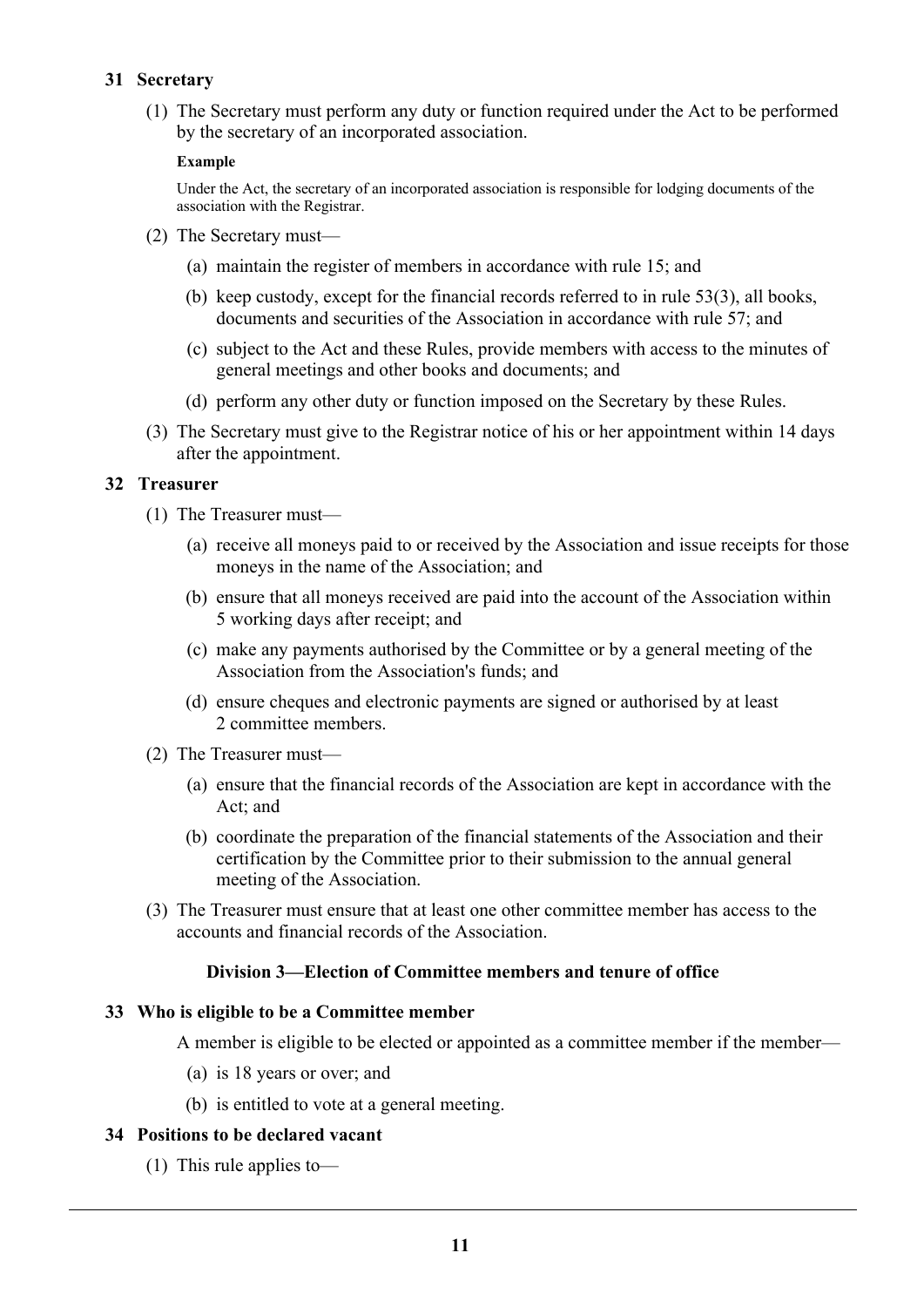- (a) the first annual general meeting of the Association after its incorporation; or
- (b) any subsequent annual general meeting of the Association, after the annual report and financial statements of the Association have been received.
- (2) The Chairperson of the meeting must declare all positions on the Committee vacant and hold elections for those positions in accordance with rules 35 to 38.

### **35 Nominations**

- (1) Prior to the election of each position, the Chairperson of the meeting must call for nominations to fill that position.
- (2) An eligible member of the Association may—
	- (a) nominate himself or herself; or
	- (b) with the member's consent, be nominated by another member.
- (3) A member who is nominated for a position and fails to be elected to that position may be nominated for any other position for which an election is yet to be held.

### **36 Election of President etc.**

- (1) At the annual general meeting, separate elections must be held for each of the following positions—
	- (a) President;
	- (b) Secretary;
	- (c) Treasurer.
- (2) If only one member is nominated for the position, the Chairperson of the meeting must declare the member elected to the position.
- (3) If more than one member is nominated, a ballot must be held in accordance with rule 38.
- (4) On his or her election, the new President may take over as Chairperson of the meeting.

#### **37 Election of ordinary members**

- (1) The annual general meeting must by resolution decide the number of ordinary members of the Committee (if any) it wishes to hold office for the next year.
- (2) A single election may be held to fill all of those positions.
- (3) If the number of members nominated for the position of ordinary committee member is less than or equal to the number to be elected, the Chairperson of the meeting must declare each of those members to be elected to the position.
- (4) If the number of members nominated exceeds the number to be elected, a ballot must be held in accordance with rule 38.

## **38 Ballot**

- (1) If a ballot is required for the election for a position, the Chairperson of the meeting must appoint a member to act as returning officer to conduct the ballot.
- (2) The returning officer must not be a member nominated for the position.
- (3) Before the ballot is taken, each candidate may make a short speech in support of his or her election.
- (4) The election must be by secret ballot.
- (5) The returning officer must give a blank piece of paper to—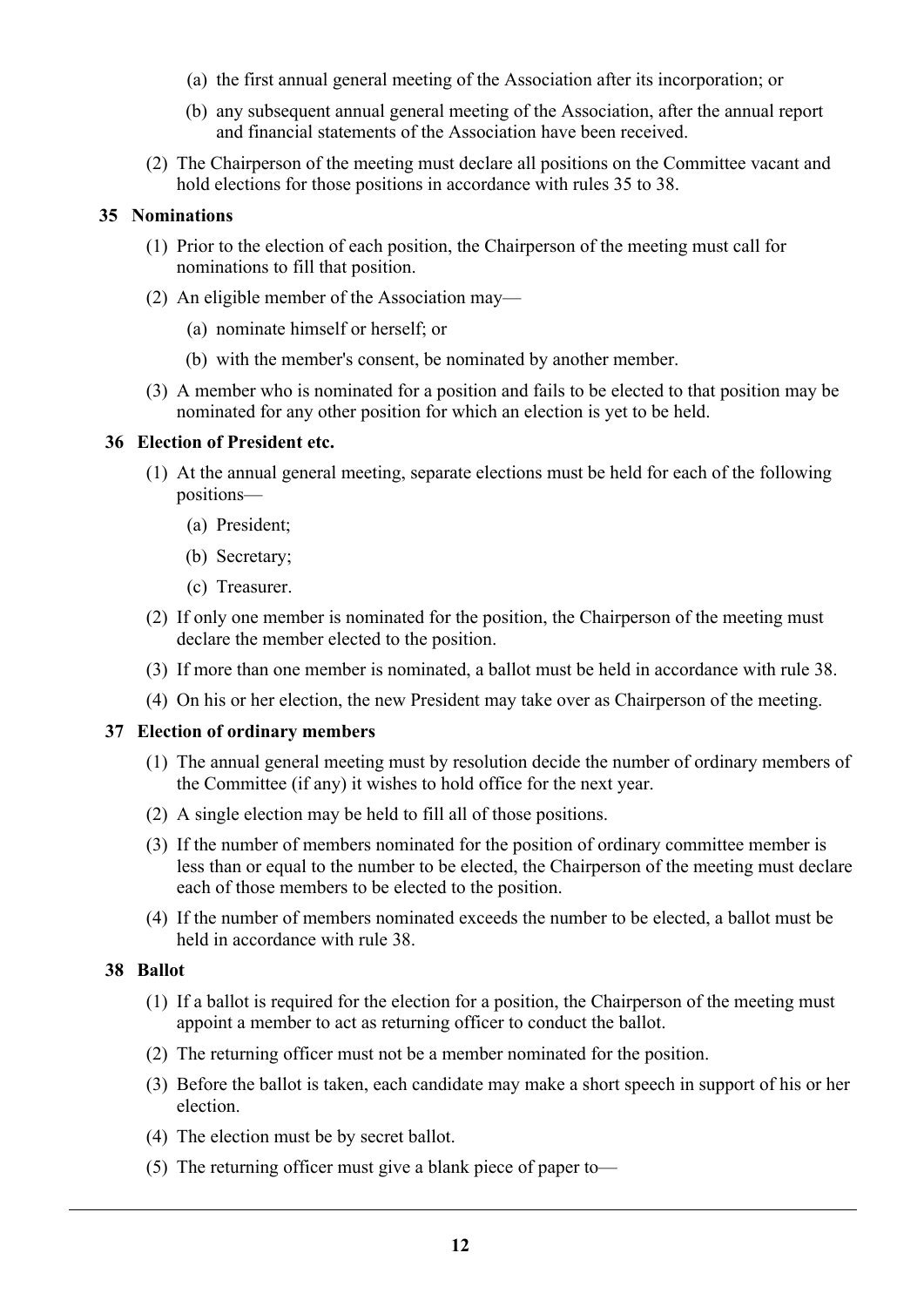- (a) each member present in person.
- (6) If the ballot is for a single position, the voter must write on the ballot paper the name of the candidate for whom they wish to vote.
- (7) If the ballot is for more than one position—
	- (a) the voter must write on the ballot paper the name of each candidate for whom they wish to vote;
	- (b) the voter must not write the names of more candidates than the number to be elected.
- (8) Ballot papers that do not comply with subrule (7)(b) are not to be counted.
- (9) Each ballot paper on which the name of a candidate has been written counts as one vote for that candidate.
- (10) The returning officer must declare elected the candidate or, in the case of an election for more than one position, the candidates who received the most votes.
- (11) If the returning officer is unable to declare the result of an election under subrule (10) because 2 or more candidates received the same number of votes, the returning officer must—
	- (a) conduct a further election for the position in accordance with subrules (4) to (10) to decide which of those candidates is to be elected; or
	- (b) with the agreement of those candidates, decide by lot which of them is to be elected.

### **Examples**

The choice of candidate may be decided by the toss of a coin, drawing straws or drawing a name out of a hat.

## **39 Term of office**

- (1) Subject to subrule (3) and rule 40, a committee member holds office until the positions of the Committee are declared vacant at the next annual general meeting.
- (2) A committee member may be re-elected.
- (3) A general meeting of the Association may—
	- (a) by special resolution remove a committee member from office; and
	- (b) elect an eligible member of the Association to fill the vacant position in accordance with this Division.
- (4) A member who is the subject of a proposed special resolution under subrule (3)(a) may make representations in writing to the Secretary or President of the Association (not exceeding a reasonable length) and may request that the representations be provided to the members of the Association.
- (5) The Secretary or the President may give a copy of the representations to each member of the Association or, if they are not so given, the member may require that they be read out at the meeting at which the special resolution is to be proposed.

## **40 Vacation of office**

- (1) A committee member may resign from the Committee by written notice addressed to the Committee.
- (2) A person ceases to be a committee member if he or she—
	- (a) ceases to be a member of the Association; or
	- (b) otherwise ceases to be a committee member by operation of section 78 of the Act.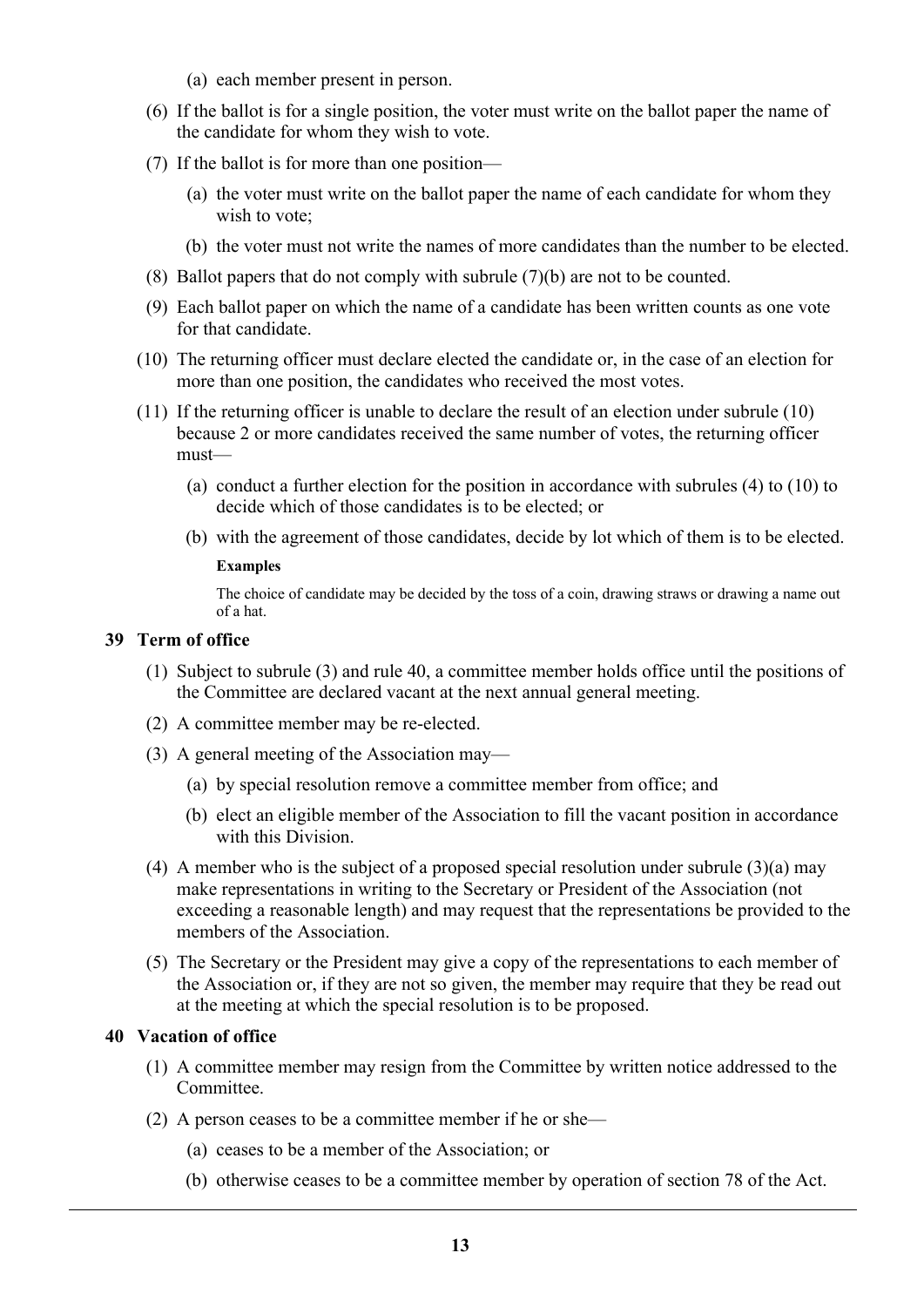## **41 Filling casual vacancies**

- (1) The Committee may appoint an eligible member of the Association to fill a position on the Committee that—
	- (a) has become vacant under rule 40; or
	- (b) was not filled by election at the last annual general meeting.
- (2) If the position of Secretary becomes vacant, the Committee must appoint a member to the position within 14 days after the vacancy arises.
- (3) Rule 39 applies to any committee member appointed by the Committee under subrule (1) or (2).
- (4) The Committee may continue to act despite any vacancy in its membership.

## **Division 4—Meetings of Committee**

## **42 Meetings of Committee**

- (1) The Committee must meet at least 4 times in each year at the dates, times and places determined by the Committee.
- (2) The date, time and place of the first committee meeting must be determined by the members of the Committee as soon as practicable after the annual general meeting of the Association at which the members of the Committee were elected.
- (3) Special committee meetings may be convened by the President or by any 4 members of the Committee.

### **43 Notice of meetings**

- (1) Notice of each committee meeting must be given to each committee member no later than 7 days before the date of the meeting.
- (2) Notice may be given of more than one committee meeting at the same time.
- (3) The notice must state the date, time and place of the meeting.
- (4) If a special committee meeting is convened, the notice must include the general nature of the business to be conducted.
- (5) The only business that may be conducted at the meeting is the business for which the meeting is convened.

## **44 Urgent meetings**

- (1) In cases of urgency, a meeting can be held without notice being given in accordance with rule 43 provided that as much notice as practicable is given to each committee member by the quickest means practicable.
- (2) Any resolution made at the meeting must be passed by an absolute majority of the Committee.
- (3) The only business that may be conducted at an urgent meeting is the business for which the meeting is convened.

## **45 Procedure and order of business**

- (1) The procedure to be followed at a meeting of a Committee must be determined from time to time by the Committee.
- (2) The order of business may be determined by the members present at the meeting.

## **46 Use of technology**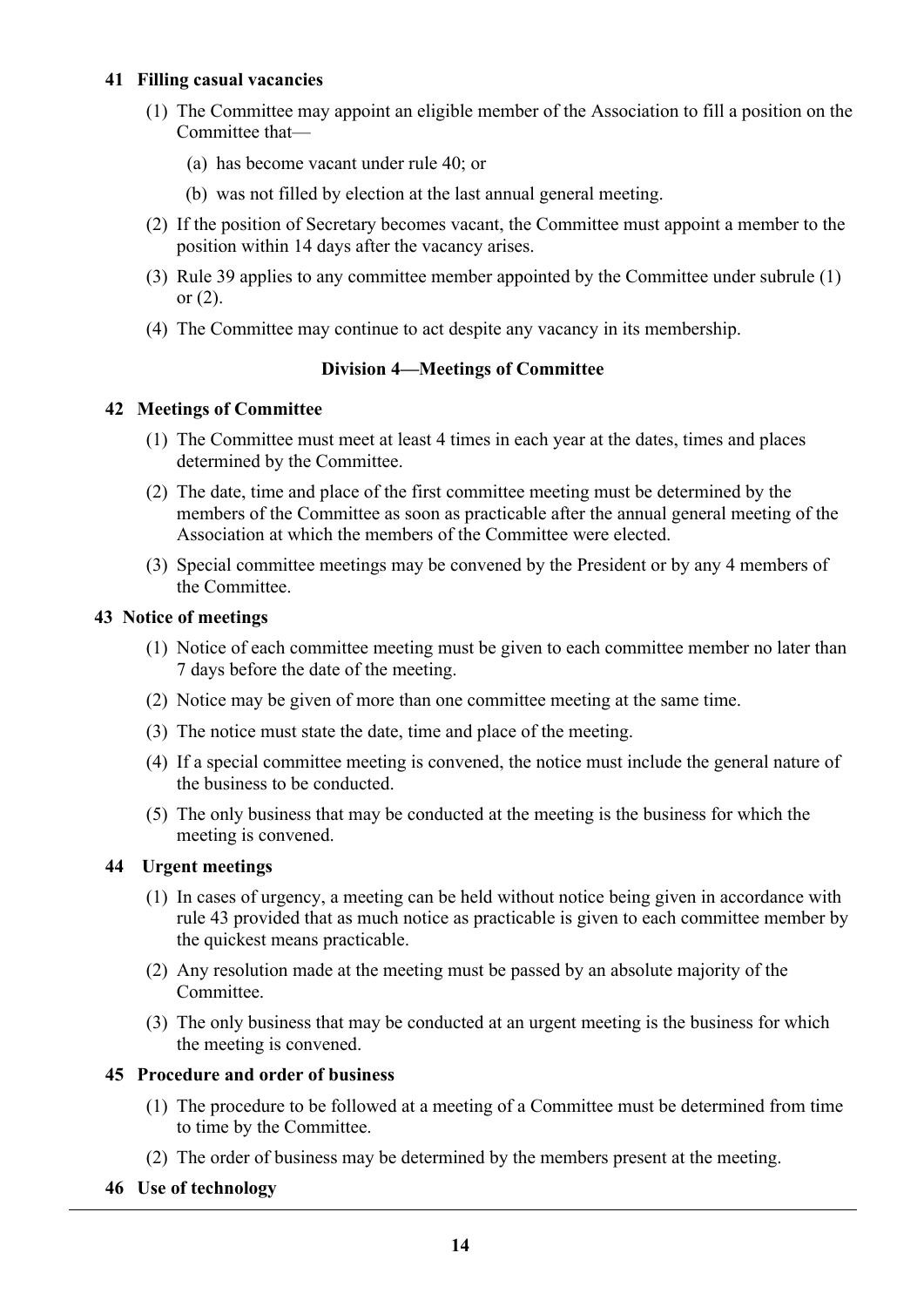- (1) A committee member who is not physically present at a committee meeting may participate in the meeting by the use of technology that allows that committee member and the committee members present at the meeting to clearly and simultaneously communicate with each other.
- (2) For the purposes of this Part, a committee member participating in a committee meeting as permitted under subrule (1) is taken to be present at the meeting and, if the member votes at the meeting, is taken to have voted in person.

## **47 Quorum**

- (1) No business may be conducted at a Committee meeting unless a quorum is present.
- (2) The quorum for a committee meeting is the presence (in person or as allowed under rule 46) of a majority of the committee members holding office.
- (3) If a quorum is not present within 30 minutes after the notified commencement time of a committee meeting—
	- (a) in the case of a special meeting—the meeting lapses;
	- (b) in any other case—the meeting must be adjourned to a date no later than 14 days after the adjournment and notice of the time, date and place to which the meeting is adjourned must be given in accordance with rule 43.

## **48 Voting**

- (1) On any question arising at a committee meeting, each committee member present at the meeting has one vote.
- (2) A motion is carried if a majority of committee members present at the meeting vote in favour of the motion.
- (3) Subrule (2) does not apply to any motion or question which is required by these Rules to be passed by an absolute majority of the Committee.
- (4) If votes are divided equally on a question, the Chairperson of the meeting has a second or casting vote.
- (5) Voting by proxy is not permitted.

## **49 Conflict of interest**

- (1) A committee member who has a material personal interest in a matter being considered at a committee meeting must disclose the nature and extent of that interest to the Committee.
- (2) The member—
	- (a) must not be present while the matter is being considered at the meeting; and
	- (b) must not vote on the matter.

## **Note**

Under section 81(3) of the Act, if there are insufficient committee members to form a quorum because a member who has a material personal interest is disqualified from voting on a matter, a general meeting may be called to deal with the matter.

- (3) This rule does not apply to a material personal interest—
	- (a) that exists only because the member belongs to a class of persons for whose benefit the Association is established; or
	- (b) that the member has in common with all, or a substantial proportion of, the members of the Association.

## **50 Minutes of meeting**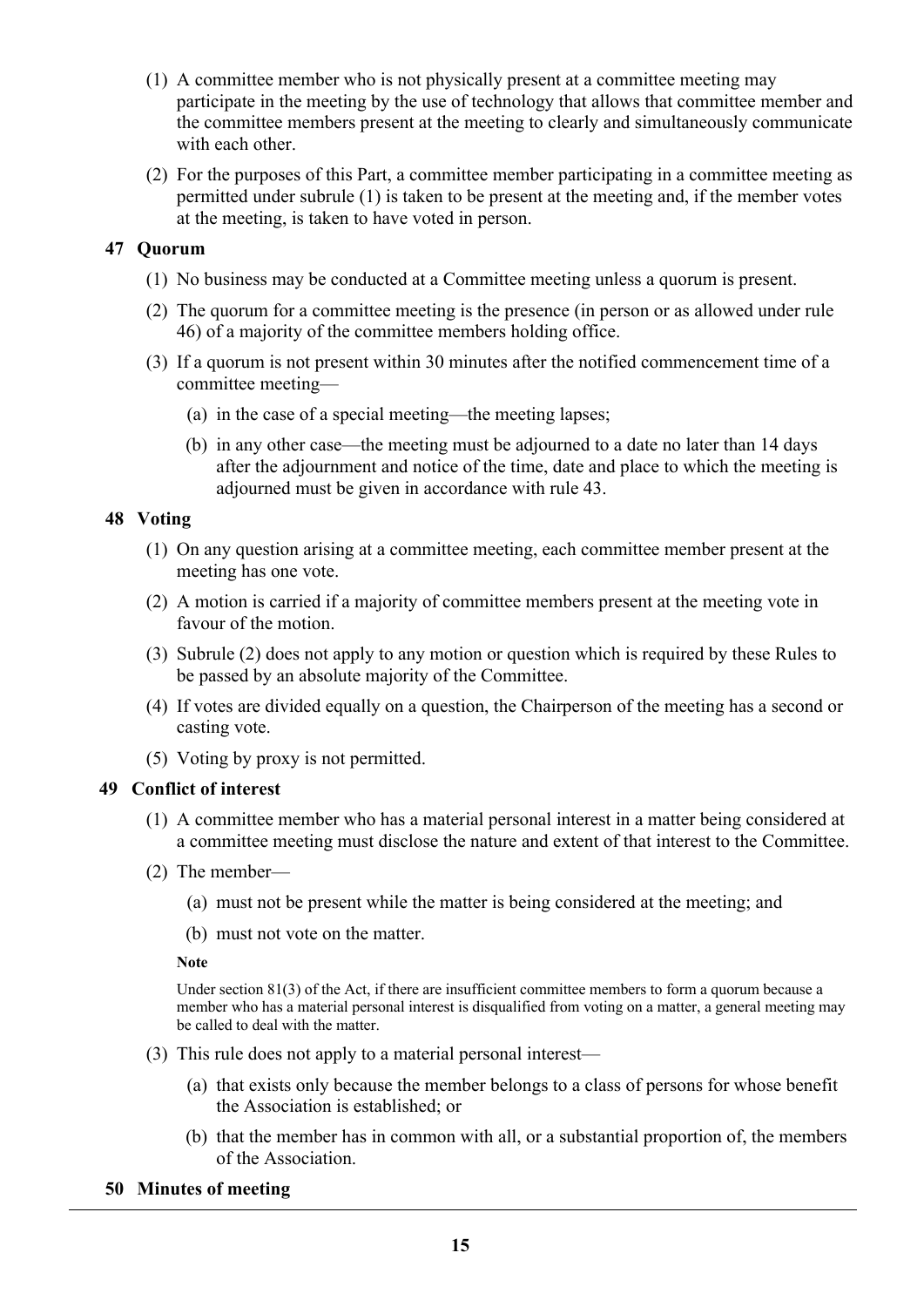- (1) The Committee must ensure that minutes are taken and kept of each committee meeting.
- (2) The minutes must record the following—
	- (a) the names of the members in attendance at the meeting;
	- (b) the business considered at the meeting;
	- (c) any resolution on which a vote is taken and the result of the vote;
	- (d) any material personal interest disclosed under rule 49.

## **PART 6—FINANCIAL MATTERS**

## **51 Source of funds**

The funds of the Association may be derived from joining fees, annual subscriptions, donations, fund-raising activities, grants, interest and any other sources approved by the Committee.

## **52 Management of funds**

- (1) The Association must open an account with a financial institution from which all expenditure of the Association is made and into which all of the Association's revenue is deposited.
- (2) Subject to any restrictions imposed by a general meeting of the Association, the Committee may approve expenditure on behalf of the Association.
- (3) The Committee may authorise the Treasurer to expend funds on behalf of the Association (including by electronic funds transfer) up to a specified limit without requiring approval from the Committee for each item on which the funds are expended.
- (4) All cheques, drafts, bills of exchange, promissory notes and other negotiable instruments must be signed by 2 committee members; and any electronic payments must be authorised by 2 committee members.
- (5) All funds of the Association must be deposited into the financial account of the Association no later than 5 working days after receipt.
- (6) With the approval of the Committee, the Treasurer may maintain a cash float provided that all money paid from or paid into the float is accurately recorded at the time of the transaction.

## **53 Financial records**

- (1) The Association must keep financial records that—
	- (a) correctly record and explain its transactions, financial position and performance; and
	- (b) enable financial statements to be prepared as required by the Act.
- (2) The Association must retain the financial records for 7 years after the transactions covered by the records are completed.
- (3) The Treasurer must keep in his or her custody, or under his or her control—
	- (a) the financial records for the current financial year; and
	- (b) any other financial records as authorised by the Committee.

## **54 Financial statements**

(1) For each financial year, the Committee must ensure that the requirements under the Act relating to the financial statements of the Association are met.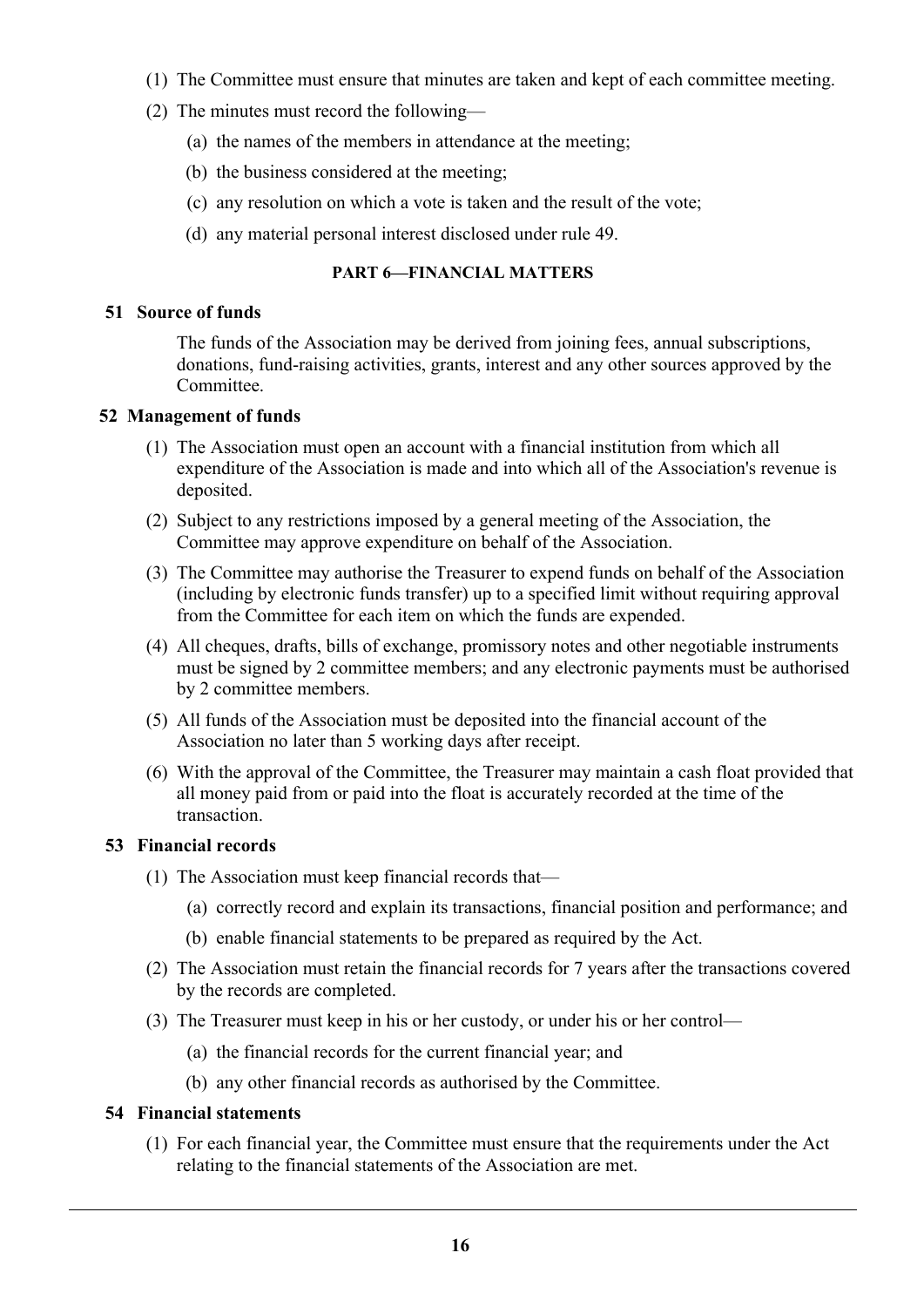- (2) Without limiting subrule (1), those requirements include—
	- (a) the preparation of the financial statements;
	- (b) if required, the review or auditing of the financial statements;
	- (c) the certification of the financial statements by the Committee;
	- (d) the submission of the financial statements to the annual general meeting of the Association;

## **PART 7—GENERAL MATTERS**

## **55 Registered address**

The registered address of the Association is—

- (a) the address determined from time to time by resolution of the Committee; or
- (b) if the Committee has not determined an address to be the registered address the postal address of the Secretary.

## **56 Notice requirements**

- (1) Any notice required to be given to a member or a committee member under these Rules may be given—
	- (a) by handing the notice to the member personally; or
	- (b) by sending it by post to the member at the address recorded for the member on the register of members; or
	- (c) by email or facsimile transmission.
- (2) Subrule (1) does not apply to notice given under rule 44.
- (3) Any notice required to be given to the Association or the Committee may be given—
	- (a) by handing the notice to a member of the Committee; or
	- (b) by sending the notice by post to the registered address; or
	- (c) by leaving the notice at the registered address; or
	- (d) if the Committee determines that it is appropriate in the circumstances—
		- (i) by email to the email address of the Association or the Secretary; or
		- (ii) by facsimile transmission to the facsimile number of the Association.

## **57 Custody and inspection of books and records**

- (1) Members may on request inspect free of charge—
	- (a) the minutes of general meetings;
	- (c) subject to subrule (2), the financial records, books, securities and any other relevant document of the Association, including minutes of Committee meetings.
- (2) The Committee may refuse to permit a member to inspect records of the Association that relate to confidential, personal, employment, commercial or legal matters or where to do so may be prejudicial to the interests of the Association.
- (3) The Committee must on request make copies of these rules available to members and applicants for membership free of charge.